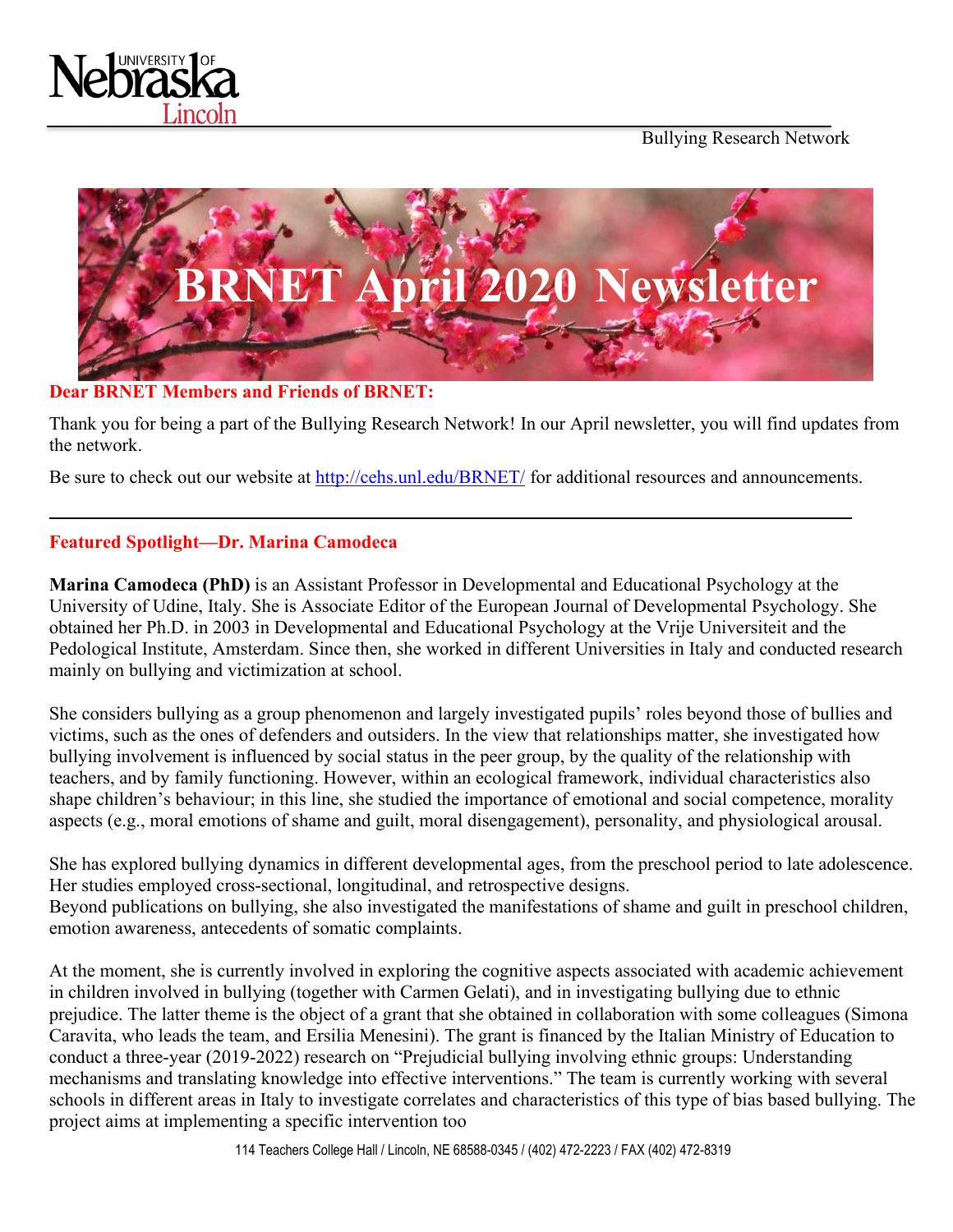# **Selected Recent Publications**

Mazzone, A., & Camodeca, M. (2019). Bullying and moral disengagement in early adolescence: Do personality and family functioning matter? *Journal of Child and Family Studies, 28,* 2120-2130. doi: 10.1007/s10826-019-01431-7

Camodeca, M. & Coppola, G. (2019). Participant roles in preschool bullying: The impact of emotion regulation, social preference, and quality of the teacher-child relationship. *Social Development, 28,* 3-21*.* doi: 10.1111/sode.12320

Camodeca, M., Baiocco, R., & Posa, O. (2019). Homophobic bullying and victimization among adolescents: The role of prejudice, moral disengagement, and sexual orientation. *European Journal of Developmental Psychology, 16,* 503-521. doi: 10.1080/17405629.2018.1466699

Mazzone, A., Camodeca, M., & Salmivalli, C. (2018). Stability and change of outsider behavior in school bullying: The role of shame and guilt in a longitudinal perspective. *Journal of Early Adolescence, 38,* 164-177. doi: 10.1177/0272431616659560

Broekhof, E., Bos, M. G. N., Camodeca, M., & Rieffe, C. (2018). Longitudinal associations between bullying and emotions in deaf and hard of hearing adolescents. *Journal of Deaf Studies and Deaf Education, 23,* 17-27. doi: 10.1093/deafed/enx036

Mazzone, A., Camodeca, M., Cardone, D., & Merla, A. (2017). Bullying perpetration and victimization in early adolescence: Physiological response to social exclusion. *International Journal of Developmental Science, 11,* 121- 130*.* doi: 10.3233/DEV-170225

**BRNET New Members!** BRNET has a current total of 238 members! Welcome to the BRNET, **Drs. Kaufman & Trach**!

#### **New Friends of BRNET!**

BRNET has a current total of 84 'Friends!' Welcome, **Erica Smith**!

Please send recommendations for potential BRNET members (i.e., faculty, researchers, and clinicians who are conducting research on bullying or related topics) to Drs. Shelley Hymel, Susan Swearer, or to [bullyresearchnet@gmail.com.](mailto:bullyresearchnet@gmail.com)

*If you have recently joined BRNET and have not yet provided your information, please send the following to [bullyresearchnet@gmail.com.](mailto:bullyresearchnet@gmail.com)*

- 1) contact information that can be posted on the website;
- 2) a brief biography of you and your work;
- 3) a list of current/ongoing projects in this area;
- 4) an annotated bibliography of your work in this area (i.e., full reference plus a few sentences about the work), and;
- 5) relevant web-based links you would like to share.

# **Friends of BRNET**

Friends of BRNET is a group of graduate students, administrators, parents, and individuals who are interested in learning more about the Bullying Research Network. Friends of BRNET receive our monthly e-newsletter. If you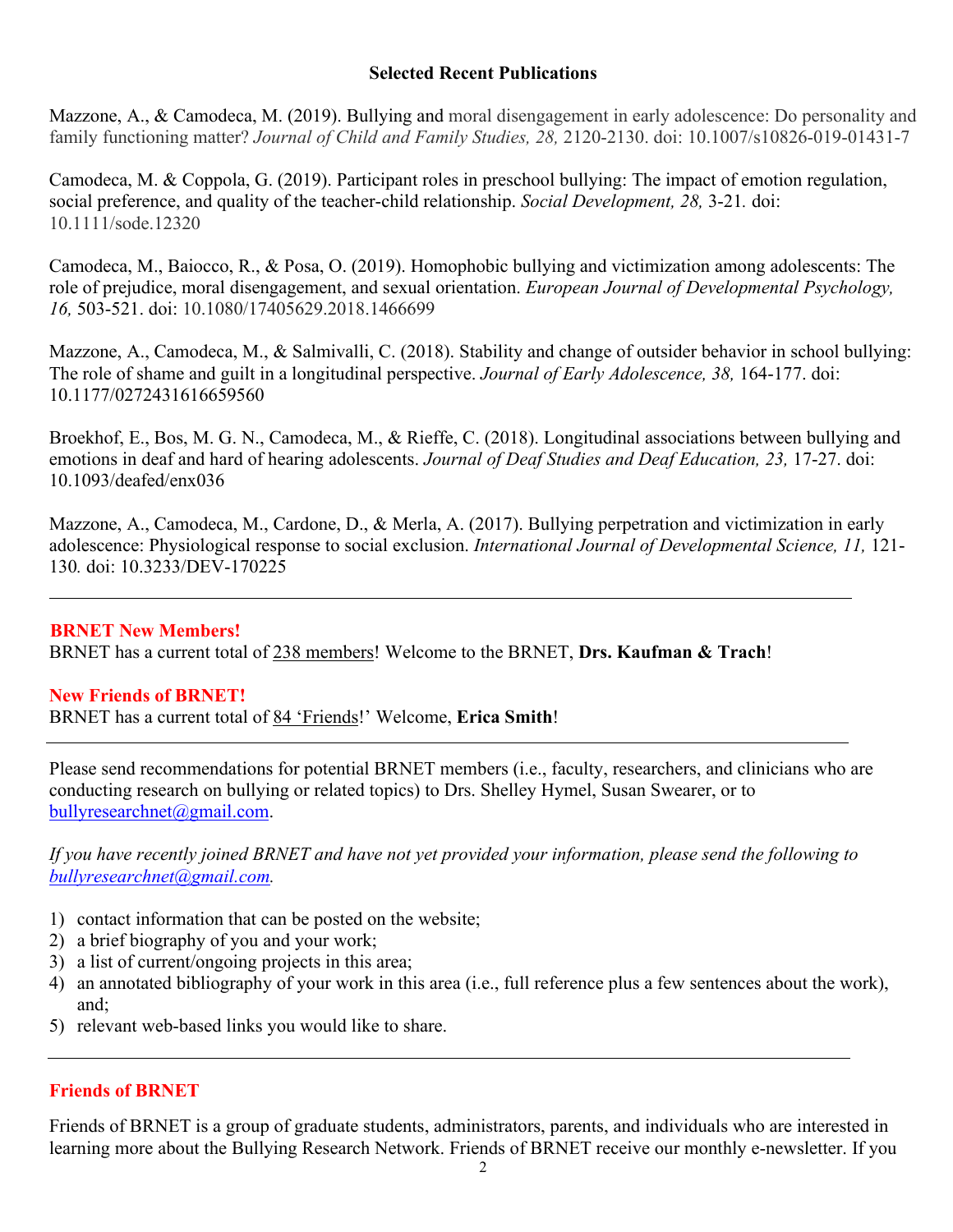are interested in becoming a Friend of BRNET or want to refer someone to Friends of BRNET, please email Alia Noetzel, the BRNET Coordinator, at **bullyresearchnet@gmail.com** with the following information: name, title, address, and email address.

#### **BRNET Member Grant/Funding Announcements**

Receipt of funding facilitates the BRNET mission to conduct interdisciplinary research related to bullying and aggression, with particular attention being paid to the link between basic and applied research. Thus, the BRNET directors are excited to offer members a new opportunity to share grants (and other sources of funding) they have received for their research projects.

Funding varies across countries and is not limited to federal grants. If you are interested in sharing your grants or funding with other BRNET members, please send an abstract of the research funding along with the funding source to [bullyresearchnet@gmail.com](mailto:bullyresearchnet@gmail.com) and we will post the information on our website.

# **BRNET MEMBER ANNOUNCEMENTS**

#### **(1) Articles of Interest**

BRNET member, Dr. Finkelhor, and colleagues recently published a paper making the case that Internet safety education would be better accomplished in conjunction with the more evidence-based educational programs currently addressing related forms of offline risk, rather than stand-alone efforts. Please refer to the attached PDF and citation below:

Finkelhor, D., Walsh, K., Jones, L., Mitchell, K., & Collier, A. (2020). Youth Internet Safety Education: Aligning Programs With the Evidence Base. *Trauma, Violence, & Abuse*, 1524838020916257.

Drs. Gregus, Craig, and Cavell have published a paper focusing on chronic victims of school bullying. Their premise, borrowing from Dr. Thornberg, is that chronic victims are caught in a socially constructed narrative of exclusion from the larger peer group. Under this narrative, peers are free to disengage from their usual moral prohibitions against bullying when interactions involve chronic victims. Please refer to the attached PDF and citation below:

Gregus, S. J., Craig, J. T., & Cavell, T. A. (2020). Toward Evidence-Based Interventions for Chronically Bullied Children: Candidate Mechanisms and Potential Strategies. *Evidence-Based Practice in Child and Adolescent Mental Health*, 1-19.

Dr. Reeve Kennedy, a colleague of BRNET member Dr. David Finkelhor, has published a meta-analysis of trends in bullying in the United States from 1998 to 2017 based on 91 studies. Please refer to the attached PDF and citation below:

Kennedy, R. S. (2019). Bullying trends in the United States: a meta-regression. *Trauma, Violence, & Abuse*, 1524838019888555.

Attached, please find a new article featuring BRNET members Drs. Kaufman, Huitsing, & Veenstra. The citation is below:

Kaufman, T. M. L., Huitsing, G., & Veenstra, R. (2020). Refining Victims' Self-Reports on Bullying: Assessing Frequency, Intensity, Power Imbalance, and Goal- Directedness. *Social Development*. doi: 10.1111/sode.12441